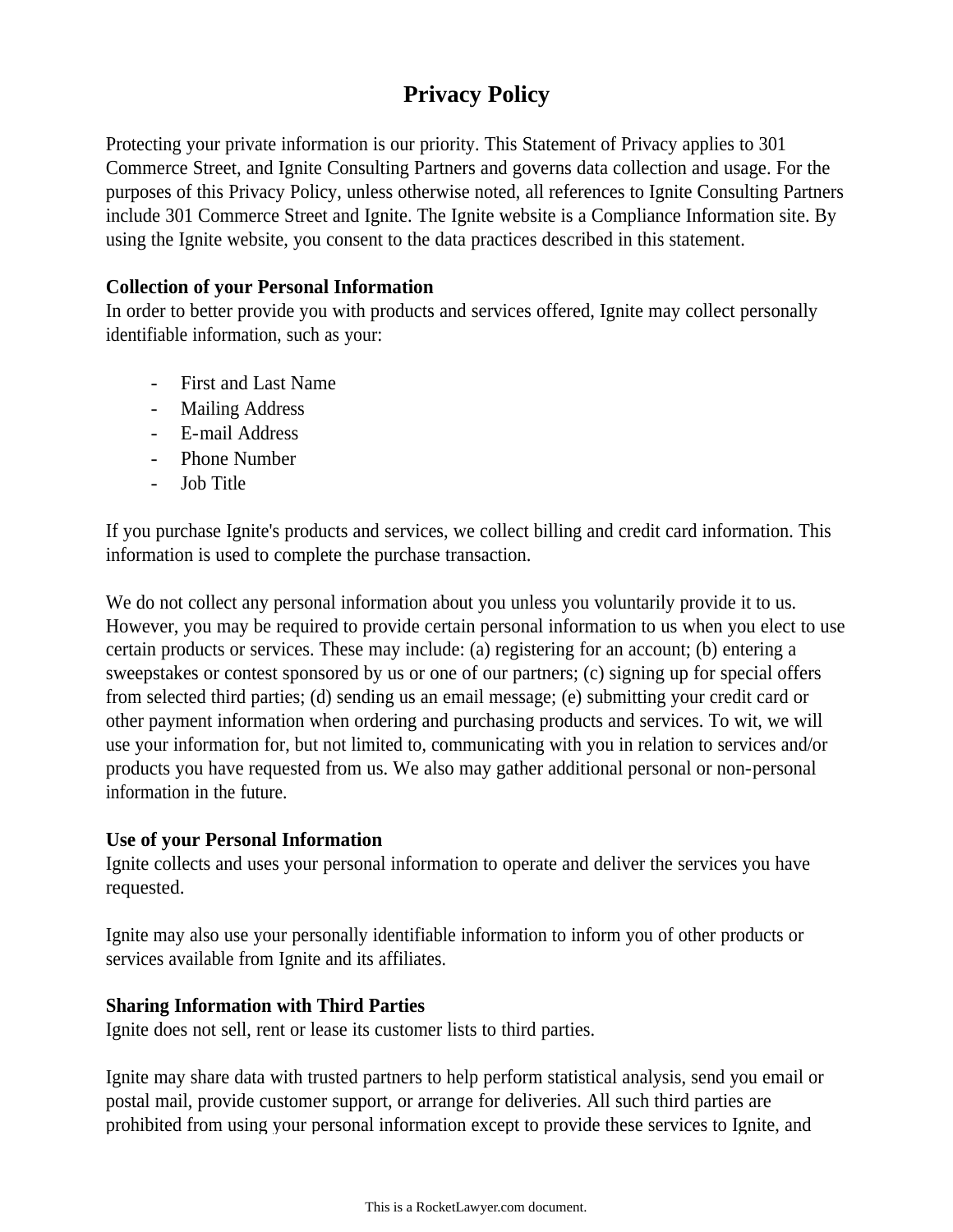they are required to maintain the confidentiality of your information.

Ignite may disclose your personal information, without notice, if required to do so by law or in the good faith belief that such action is necessary to: (a) conform to the edicts of the law or comply with legal process served on Ignite or the site; (b) protect and defend the rights or property of Ignite; and/or (c) act under exigent circumstances to protect the personal safety of users of Ignite, or the public.

#### **Automatically Collected Information**

Information about your computer hardware and software may be automatically collected by Ignite. This information can include: your IP address, browser type, domain names, access times and referring website addresses. This information is used for the operation of the service, to maintain quality of the service, and to provide general statistics regarding use of the Ignite website.

#### **Use of Cookies**

The Ignite website may use "cookies" to help you personalize your online experience. A cookie is a text file that is placed on your hard disk by a web page server. Cookies cannot be used to run programs or deliver viruses to your computer. Cookies are uniquely assigned to you, and can only be read by a web server in the domain that issued the cookie to you.

One of the primary purposes of cookies is to provide a convenience feature to save you time. The purpose of a cookie is to tell the Web server that you have returned to a specific page. For example, if you personalize Ignite pages, or register with Ignite site or services, a cookie helps Ignite to recall your specific information on subsequent visits. This simplifies the process of recording your personal information, such as billing addresses, shipping addresses, and so on. When you return to the same Ignite website, the information you previously provided can be retrieved, so you can easily use the Ignite features that you customized.

You have the ability to accept or decline cookies. Most Web browsers automatically accept cookies, but you can usually modify your browser setting to decline cookies if you prefer. If you choose to decline cookies, you may not be able to fully experience the interactive features of the Ignite services or websites you visit.

#### **Links**

This website contains links to other sites. Please be aware that we are not responsible for the content or privacy practices of such other sites. We encourage our users to be aware when they leave our site and to read the privacy statements of any other site that collects personally identifiable information.

## **Security of your Personal Information**

Ignite secures your personal information from unauthorized access, use, or disclosure. Ignite uses the following methods for this purpose:

- SSL Protocol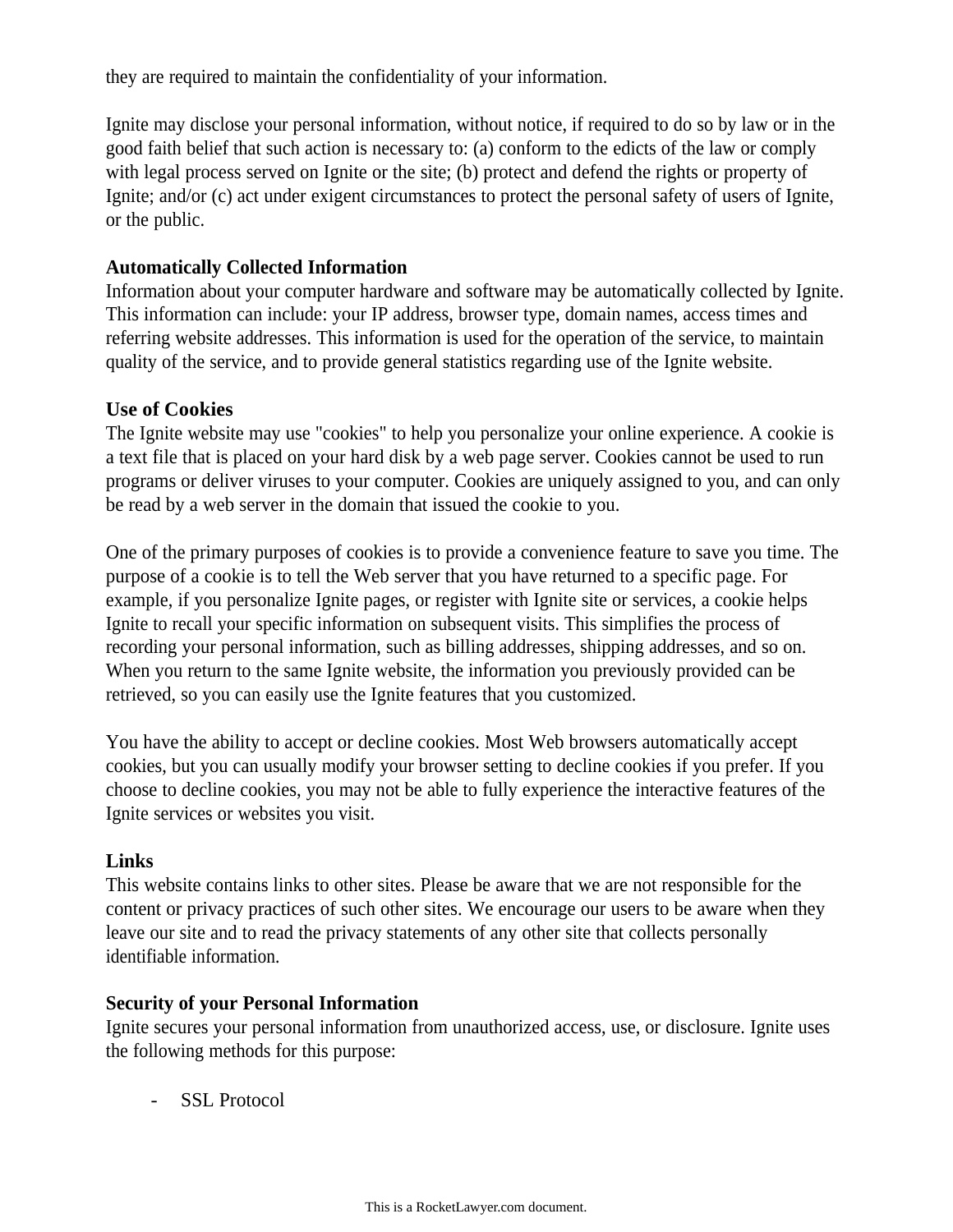When personal information (such as a credit card number) is transmitted to other websites, it is protected through the use of encryption, such as the Secure Sockets Layer (SSL) protocol.

We strive to take appropriate security measures to protect against unauthorized access to or alteration of your personal information. Unfortunately, no data transmission over the Internet or any wireless network can be guaranteed to be 100% secure. As a result, while we strive to protect your personal information, you acknowledge that: (a) there are security and privacy limitations inherent to the Internet which are beyond our control; and (b) security, integrity, and privacy of any and all information and data exchanged between you and us through this Site cannot be guaranteed.

# **Right to Deletion**

Subject to certain exceptions set out below, on receipt of a verifiable request from you, we will:

- Delete your personal information from our records; and
- Direct any service providers to delete your personal information from their records.

Please note that we may not be able to comply with requests to delete your personal information if it is necessary to:

- Complete the transaction for which the personal information was collected, fulfill the terms of a written warranty or product recall conducted in accordance with federal law, provide a good or service requested by you, or reasonably anticipated within the context of our ongoing business relationship with you, or otherwise perform a contract between you and us;
- Detect security incidents, protect against malicious, deceptive, fraudulent, or illegal activity; or prosecute those responsible for that activity;
- Debug to identify and repair errors that impair existing intended functionality;
- Exercise free speech, ensure the right of another consumer to exercise his or her right of free speech, or exercise another right provided for by law;
- Comply with the California Electronic Communications Privacy Act;
- Engage in public or peer-reviewed scientific, historical, or statistical research in the public interest that adheres to all other applicable ethics and privacy laws, when our deletion of the information is likely to render impossible or seriously impair the achievement of such research, provided we have obtained your informed consent;
- Enable solely internal uses that are reasonably aligned with your expectations based on your relationship with us;
- Comply with an existing legal obligation; or
- Otherwise use your personal information, internally, in a lawful manner that is compatible with the context in which you provided the information.

## **Children Under Thirteen**

Ignite does not knowingly collect personally identifiable information from children under the age of thirteen. If you are under the age of thirteen, you must ask your parent or guardian for permission to use this website.